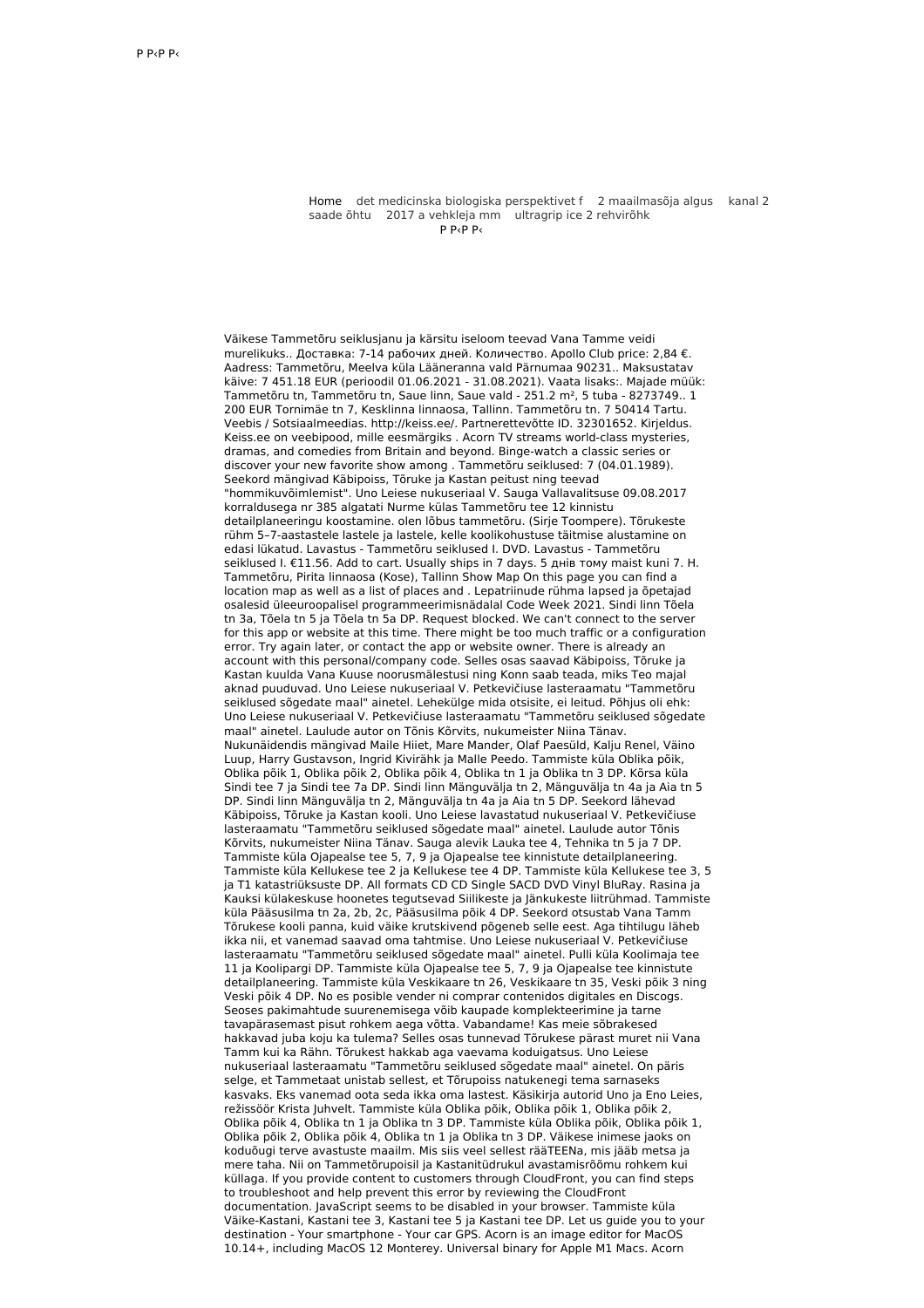Computers Ltd. was a British computer company established in Cambridge, England, in 1978. The company produced a number of computers which were especially popular in the UK, including the Acorn Electron and the Acorn Archimedes. Acorn's BBC Micro computer dominated the UK educational computer market during the 1980s. [1]. Find out who we are, where the name comes from, and what makes us different. Research indicates that the rate of feeding of acorn worms that are detritus feeders is dependent on food availability and flow rate. [15]. Are two color gradients not enough for you? With Acorn's multi-stop gradients, you have infinite rainbows at your fingertips. Save your gradients to use anytime. Flood fill tool offers contiguous and non-contiguous options. Sophie Wilson set about developing the instruction set, writing a simulation of the processor in BBC Basic that ran on a BBC Micro with a 6502 second processor. It convinced the Acorn engineers that they were on the right track. Before they could go any further, however, they would need more resources. It was time for Wilson to approach Hauser and explain what was afoot. Once the go-ahead had been given, a small team was put together to implement Wilson's model in hardware. From the central sinus in the collar, blood flows to a complex series of sinuses and peritoneal folds in the proboscis. This set of structures is referred to as a glomerulus and may have an excretory function, since acorn worms otherwise have no defined excretory system. From the proboscis, blood flows into a single blood vessel running underneath the digestive tract, from which smaller sinuses supply blood to the trunk, and back into the dorsal vessel. [13]. they are controlling the development of the different body regions. [18]. Some of these worms may grow to be very long; one particular species may reach a length of 2.5 metres (8 ft 2 in), although most acorn worms are much smaller. Due to secretions containing elements like iodine, the animals have an iodoform -like smell. [11]. Many acorn worms are detritus feeders, eating sand or mud and extracting organic detritus. Others feed on organic material suspended in the water, which they can draw into the mouth using the cilia on the gill bars. [14]. Rob Mitchum (March 15, 2012). "The Secret Origin of the Vertebrate Brain". ScienceLife. Retrieved February 18, 2014. Once there, share your thoughts with the community - Leave a comment - Modify the place. In parallel, the DES continued to fund more materials for the computers, such as software and applied computing projects, plus teacher training. The blood of acorn worms is colourless and acellular. [13]. Acorn worms have a Y-shaped nuchal skeleton that starts their proboscis and collar on their ventral side. The length of the horns of the nuchal skeleton varies between species. [16]. Free parking for overnight near RnR Yong Peng. Toilet and shower facilities are. as number nine in a feature of top ten "Dead IT giants". [7]. The Atom was incorporated into a "complete dedicated spreadsheet system" known as the Prophet II by a company called Busicomputers, with this product consisting of a modified Atom, Ferguson 12-inch black-and-white television, and a Pearlcorder microcassette recorder, all housed in a "robust metal case". Powered by a single mains plug, the system was effectively a "turnkey" solution, emphasising the built-in spreadsheet as its primary function. Although regarded as worth considering as an "inexpensive way of obtaining a sound and reasonably well-presented spreadsheet system", being priced at £795 plus VAT, the use of cassette storage to reduce the system's cost was regarded as impacting its usability, with the slow data transfer rate causing waits of 30 minutes or more to save spreadsheet data and limiting the effective storage capacity of the microcassettes, whereas more expensive disk-based systems would be able to transfer similar volumes of data in a matter of seconds and store tens of spreadsheets on each disk. [17]. One or more of the preceding sentences incorporates text from a publication now in the public domain:. Acorn worms breathe by drawing in oxygenated water through their mouth. The water then flows out the animal's gills which are on its trunk. Thus, the acorn worm breathes about the same way as fish. Structure of anterior end– a, Arrow from proboscis-cavity ( pc ) passing to left of pericardium ( per ) and out through proboscis pore-canal. b 1, arrow from central canal of neurochord ( cnc ) passed out through anterior neuropore. b 2, ditto; through posterior neuropore. c, arrow intended to pass from 1st gill-pouch through collar pore-canal into collarcoelom ( cc ). cts, posterior limit of collar. dv, dorsal vessel passing into central sinus ( bs ). ev, efferent vessel passing into ventral vessel ( vv ). epr, epiphysial tubes. st, stomochord. vs, ventral septum of proboscis. sk, body of nuchal skeleton. m, mouth. th, throat. tb, tongue-bars. tc, trunk coelom. [12]. The internal relationships within the Enteropneusta are shown below. The tree is based on 16S +18S rRNA sequence data and phylogenomic studies from multiple sources. [19]. After a number of days or weeks, a groove begins to form around the larval midsection, with the anterior portion eventually destined to become the proboscis, while the remainder forms the collar and trunk. The larvae eventually settle down and change into tiny adults to take on the burrowing lifestyle. A few species, such as. Although a version of that machine was aimed at the enthusiast market much like the BBC Micro, its real area of success was business. The successor to the PC, the XT (eXtended Technology) was introduced in early 1983. The success of these machines and the variety of Z80 -based CP/M machines in the business sector demonstrated that it was a viable market, especially given that sector's ability to cope with premium prices. The development of a business machine looked like a good idea to Acorn. A development programme was started to create a business computer using Acorn's existing technology—the BBC Micro mainboard, the Tube and second processors to give CP/M, MS-DOS and Unix ( Xenix ) workstations. Priede IG, Osborn KJ, Gebruk AV, Jones D, Shale D, Rogacheva A, Holland ND (2012) Observations on torquaratorid acorn worms (Hemichordata, Enteropneusta) from the North Atlantic with descriptions of a new genus and three new species. Invert. Biol. 131: 244-257. Nope! We have a simple philosophy- you buy a thing, you get a thing. That's not all. We have way more than we can reasonably fit on this page- check out the full release notes from Acorn 7. This section called "New RISC architecture" needs additional citations for verification. Please help improve this article by adding citations to reliable sources. Unsourced material may be challenged and removed. Balanoglossus gigas, reaching 1.5 metres (5 ft) or more. The body is made up of three main parts: an acorn-shaped proboscis, a short fleshy collar that lies behind it, and a long, worm-like trunk. The creature's mouth is located at the collar behind the proboscis. [13]..